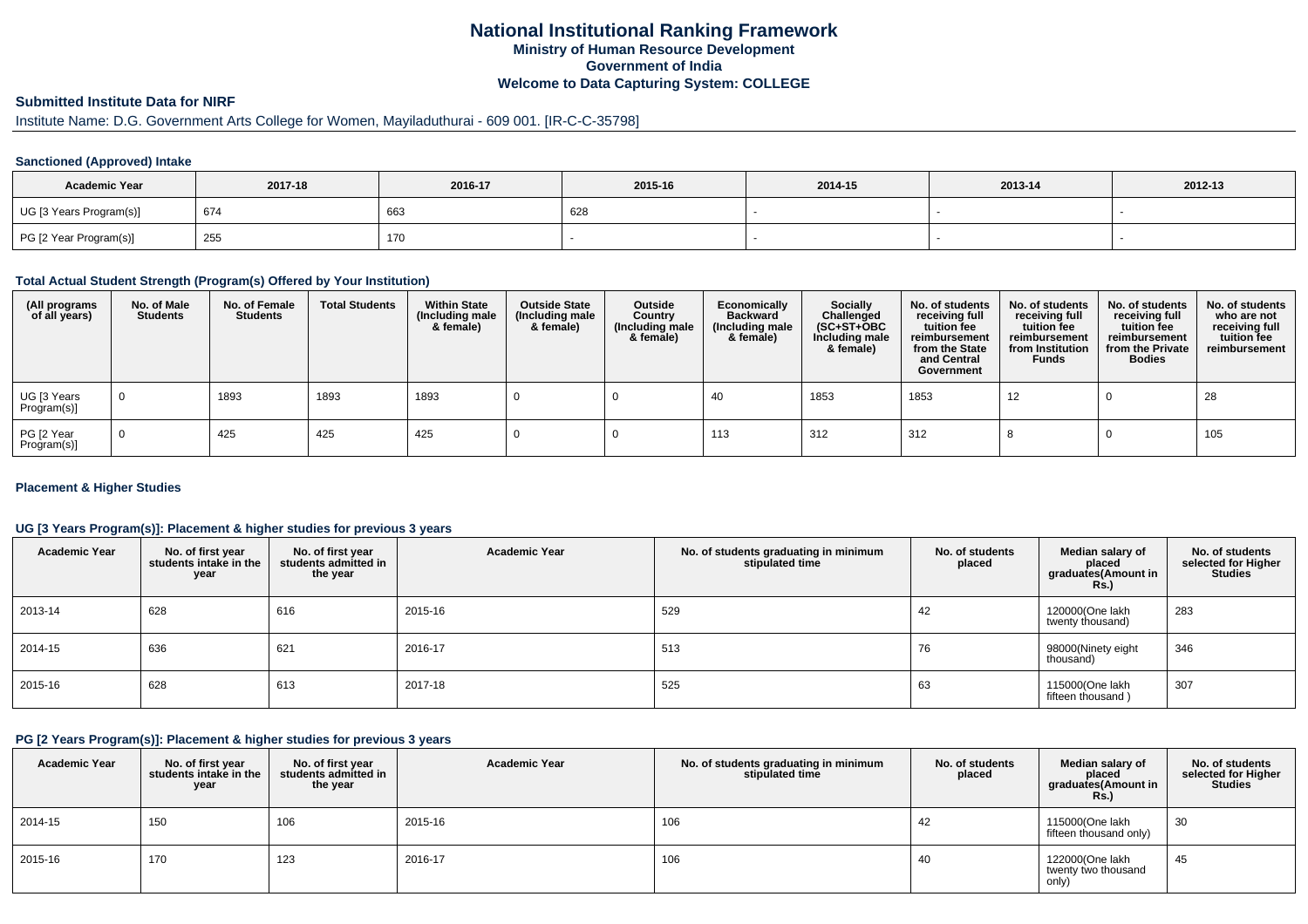| 2016-17 | $\rightarrow$<br>17O |  | 2017-18 | $\overline{A}$<br>14 Q |  | ne lakh…….<br>$L_{L}$<br>$H =$<br>na oniv) | $40^{\circ}$ |
|---------|----------------------|--|---------|------------------------|--|--------------------------------------------|--------------|
|---------|----------------------|--|---------|------------------------|--|--------------------------------------------|--------------|

# **Financial Resources: Utilised Amount for the Capital & Operational expenditure for previous 3 years**

| <b>Academic Year</b>                                                                                 | 2017-18                                | 2016-17                                  | 2015-16                           |  |  |  |  |  |  |  |  |
|------------------------------------------------------------------------------------------------------|----------------------------------------|------------------------------------------|-----------------------------------|--|--|--|--|--|--|--|--|
|                                                                                                      | <b>Utilised Amount</b>                 | <b>Utilised Amount</b>                   | <b>Utilised Amount</b>            |  |  |  |  |  |  |  |  |
| Annual Capital Expenditure on Academic Activities and Resources (excluding expenditure on buildings) |                                        |                                          |                                   |  |  |  |  |  |  |  |  |
| Library                                                                                              | 200000 (Two lakhs)                     |                                          | 200000 (Two lakhs)                |  |  |  |  |  |  |  |  |
| New Equipment for Laboratories                                                                       | 296000 (Two lakhs ninty six thousands) | 175000 (One lakh seventy five thousands) | 150000 (One lakh fifty thousands) |  |  |  |  |  |  |  |  |
| Other expenditure on creation of Capital Assets (excluding<br>expenditure on Land and Building)      | 0 (Zero)                               | 0 (Zero)                                 | 0 (Zero)                          |  |  |  |  |  |  |  |  |

# **Financial Resources: Utilised Amount for the Capital & Operational expenditure for previous 3 years**

| <b>Academic Year</b>                                                                                                                                | 2017-18                                                                                     | 2016-17                                                                                     | 2015-16                                                                     |  |  |  |  |  |  |  |  |
|-----------------------------------------------------------------------------------------------------------------------------------------------------|---------------------------------------------------------------------------------------------|---------------------------------------------------------------------------------------------|-----------------------------------------------------------------------------|--|--|--|--|--|--|--|--|
|                                                                                                                                                     | <b>Utilised Amount</b>                                                                      | <b>Utilised Amount</b>                                                                      | <b>Utilised Amount</b>                                                      |  |  |  |  |  |  |  |  |
| <b>Annual Operational Expenditure</b>                                                                                                               |                                                                                             |                                                                                             |                                                                             |  |  |  |  |  |  |  |  |
| Salaries (Teaching and Non Teaching staff)                                                                                                          | 64153376 (Six crore forty one lakhs fifty three thousands and<br>three hundred seventy six) | 29131542 (Two crore ninty one lakhs thirty one thousands and<br>five hundred and forty two) | 24779006 (Two crore forty seven lakhs and seventy nine<br>thousans and six) |  |  |  |  |  |  |  |  |
| Maintenance of Academic Infrastructure or consumables,<br>other running expenditures etc. (excluding maintenance of<br>hostels and allied services) | 24000 (Twenty four thousands)                                                               | 25000 (Twenty five thousands)                                                               | 20000 (Twenty thouands)                                                     |  |  |  |  |  |  |  |  |
| Seminars/Conferences/Workshops                                                                                                                      | 0 (Zero)                                                                                    | 0 (Zero)                                                                                    | 0 (Zero)                                                                    |  |  |  |  |  |  |  |  |

### **PCS Facilities: Facilities of physically challenged students**

| 1. Do your institution buildings have Lifts/Ramps?                                                                                                        | Yes, more than 80% of the buildings |
|-----------------------------------------------------------------------------------------------------------------------------------------------------------|-------------------------------------|
| 2. Do your institution have provision for walking aids, includingwheelchairs and transportation from one building to another for<br>handicapped students? | Yes                                 |
| 3. Do your institution buildings have specially designed toilets for handicapped students?                                                                | Yes, more than 60% of the buildings |

### **Faculty Details**

| 1. How many faculty members of your institution have received highly reputed national/international awards/recognition from<br>Central government agencies in the previous year (2017-18)? |  |
|--------------------------------------------------------------------------------------------------------------------------------------------------------------------------------------------|--|
|--------------------------------------------------------------------------------------------------------------------------------------------------------------------------------------------|--|

| Srno     | <b>Name</b>               | Age | Designation            | Gender | Qualification | Experience (In<br><b>Months</b> ) | <b>Is Associated</b><br><b>Last Year</b> | Currently<br>working with<br>institution? | <b>Joining Date</b> | <b>Leaving Date</b> | <b>Association type</b> |
|----------|---------------------------|-----|------------------------|--------|---------------|-----------------------------------|------------------------------------------|-------------------------------------------|---------------------|---------------------|-------------------------|
|          | Dr S G<br><b>RUCKMANI</b> | 51  | Associate<br>Professor | Female | Ph.D          | 264                               | Yes                                      | Yes                                       | 28-08-1996          | --                  | Regular                 |
| - 2<br>∠ | Dr R ELAVARASI            | 46  | Assistant<br>Professor | Female | Ph.D          | 216                               | Yes                                      | Yes                                       | 26-12-2007          | --                  | Regular                 |
| 3        | Dr S SUMATHI              | 44  | Assistant<br>Professor | Female | Ph.D          | 204                               | Yes                                      | Yes                                       | 13-10-2008          | --                  | Regular                 |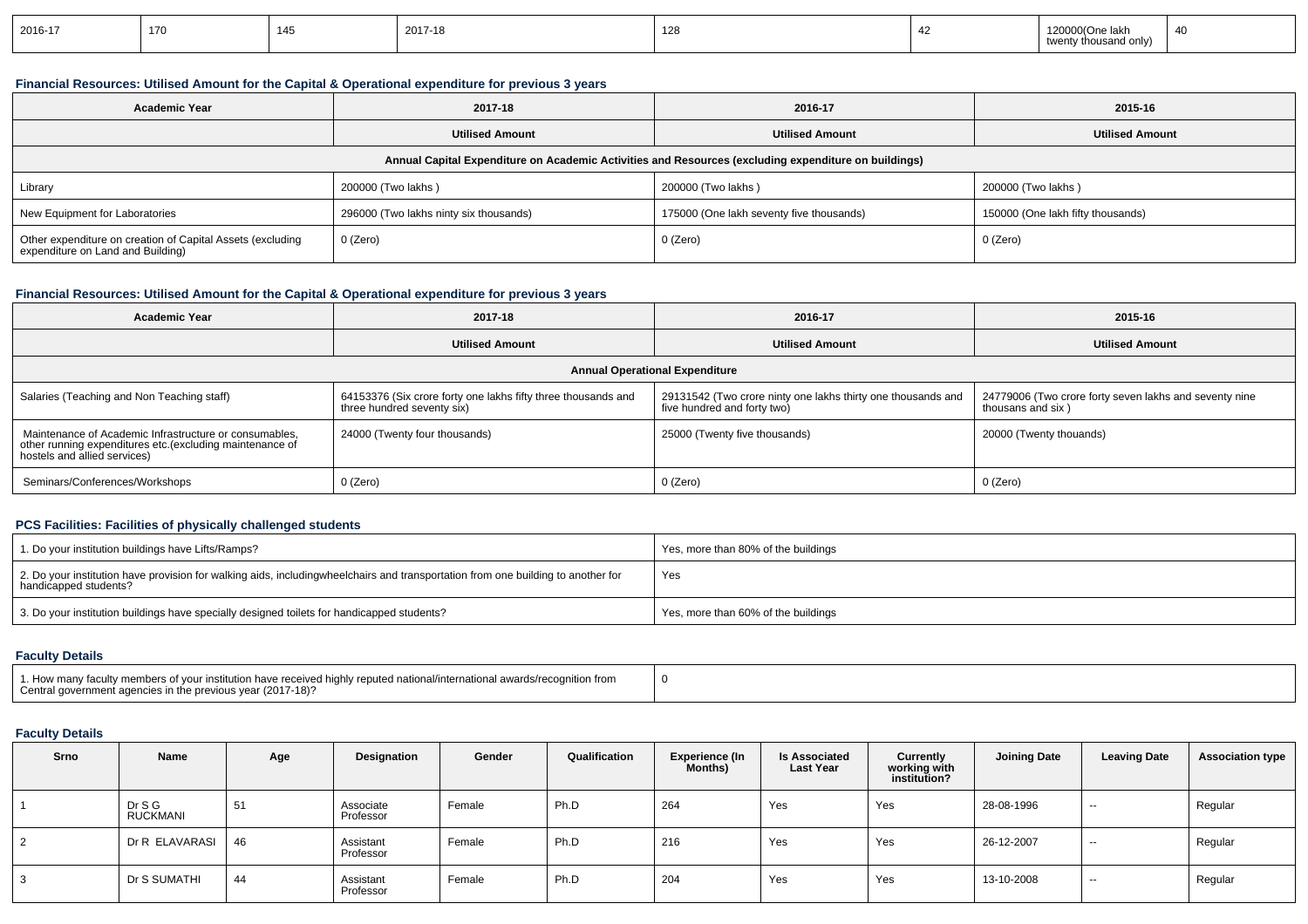| Srno           | Name                                   | Age | <b>Designation</b>     | Gender | Qualification | <b>Experience (In</b><br>Months) | <b>Is Associated</b><br><b>Last Year</b> | Currently<br>working with<br>institution? | <b>Joining Date</b> | <b>Leaving Date</b>      | <b>Association type</b> |
|----------------|----------------------------------------|-----|------------------------|--------|---------------|----------------------------------|------------------------------------------|-------------------------------------------|---------------------|--------------------------|-------------------------|
| $\overline{4}$ | Dr B<br>THIRUGNANASA<br><b>MBANDAM</b> | 46  | Assistant<br>Professor | Male   | Ph.D          | 192                              | Yes                                      | Yes                                       | 16-05-2017          | --                       | Regular                 |
| 5              | Dr M R DEVAKI                          | 42  | Assistant<br>Professor | Female | Ph.D          | 144                              | Yes                                      | Yes                                       | 16-05-2017          | ÷.                       | Regular                 |
| 6              | Dr P MURUGAN                           | 47  | Assistant<br>Professor | Male   | Ph.D          | 144                              | Yes                                      | Yes                                       | 16-05-2017          | $\overline{\phantom{a}}$ | Regular                 |
| $\overline{7}$ | Dr S VANITHA                           | 42  | Assistant<br>Professor | Female | Ph.D          | 120                              | Yes                                      | Yes                                       | 02-02-2016          | $\sim$                   | Regular                 |
| 8              | Dr S VIMALA                            | 39  | Other                  | Female | Ph.D          | 120                              | Yes                                      | Yes                                       | 12-03-2007          | Ξ.                       | Other                   |
| 9              | Dr D VINOLIYA                          | 36  | Other                  | Female | Ph.D          | 120                              | Yes                                      | Yes                                       | 17-07-2007          | $\overline{\phantom{a}}$ | Other                   |
| 10             | N SELVARAJ                             | 44  | Other                  | Male   | <b>NET</b>    | 36                               | Yes                                      | Yes                                       | 17-08-2015          | $\overline{\phantom{a}}$ | Other                   |
| 11             | Dr S GUNA                              | 41  | Other                  | Female | Ph.D          | 108                              | Yes                                      | Yes                                       | 16-09-2009          | $\overline{\phantom{a}}$ | Other                   |
| 12             | <b>G KALAIYARASI</b>                   | 37  | Other                  | Female | M. Phil       | 108                              | Yes                                      | Yes                                       | 16-09-2009          | --                       | Other                   |
| 13             | <b>B KAVITHA</b>                       | 40  | Other                  | Female | M. Phil       | 108                              | Yes                                      | Yes                                       | 16-09-2009          | ۰.                       | Other                   |
| 14             | S KARKUZHALI                           | 38  | Other                  | Female | M. Phil       | 108                              | Yes                                      | Yes                                       | 16-09-2009          | $\overline{\phantom{a}}$ | Other                   |
| 15             | R MYITHILI                             | 34  | Other                  | Female | M. Phil       | 108                              | Yes                                      | Yes                                       | 16-09-2009          | $\overline{\phantom{a}}$ | Other                   |
| 16             | Dr M<br><b>MAHESHWARI</b>              | 35  | Other                  | Female | Ph.D          | 108                              | Yes                                      | Yes                                       | 16-09-2009          | ۰.                       | Other                   |
| 17             | M MAHALAKSHMI                          | 50  | Other                  | Female | M. Phil       | 72                               | Yes                                      | Yes                                       | 01-10-2012          | --                       | Other                   |
| 18             | Dr K PONNI                             | 54  | Associate<br>Professor | Female | Ph.D          | 263                              | Yes                                      | Yes                                       | 30-11-2007          | ۰.                       | Regular                 |
| 19             | SEETHALAKSHMI                          | 54  | Associate<br>Professor | Female | Ph.D          | 238                              | Yes                                      | Yes                                       | 15-10-1998          | ۰.                       | Regular                 |
| 20             | A RANI                                 | 55  | Associate<br>Professor | Female | M. Phil       | 238                              | Yes                                      | Yes                                       | 14-10-1998          | ۰.                       | Regular                 |
| 21             | N SEETHA                               | 44  | Associate<br>Professor | Female | M. Phil       | 127                              | Yes                                      | Yes                                       | 26-12-2007          | ۰.                       | Regular                 |
| 22             | R S<br><b>SEETHALATCHMI</b>            | 36  | Assistant<br>Professor | Female | M. Phil       | 177                              | Yes                                      | Yes                                       | 09-07-2009          | ۰.                       | Regular                 |
| 23             | P PRIYA                                | 37  | Other                  | Female | M. Phil       | 170                              | Yes                                      | Yes                                       | 02-07-2004          |                          | Other                   |
| 24             | S RADHIKA                              | 39  | Other                  | Female | M. Phil       | 144                              | Yes                                      | Yes                                       | 31-03-2011          | --                       | Other                   |
| 25             | R PRAVEENA                             | 35  | Other                  | Female | M. Phil       | 125                              | Yes                                      | Yes                                       | 20-07-2006          | ⊷.                       | Other                   |
| 26             | M AMSAVALLI                            | 35  | Other                  | Female | M. Phil       | 108                              | Yes                                      | Yes                                       | 16-07-2009          | $\overline{\phantom{a}}$ | Other                   |
| 27             | S AMUTHAPRIYA                          | 37  | Other                  | Female | M. Phil       | 96                               | Yes                                      | Yes                                       | 02-07-2010          | $\overline{\phantom{a}}$ | Other                   |
| 28             | M GAYATHRI                             | 39  | Other                  | Female | M. Phil       | 84                               | Yes                                      | Yes                                       | 31-10-2010          | $\sim$                   | Other                   |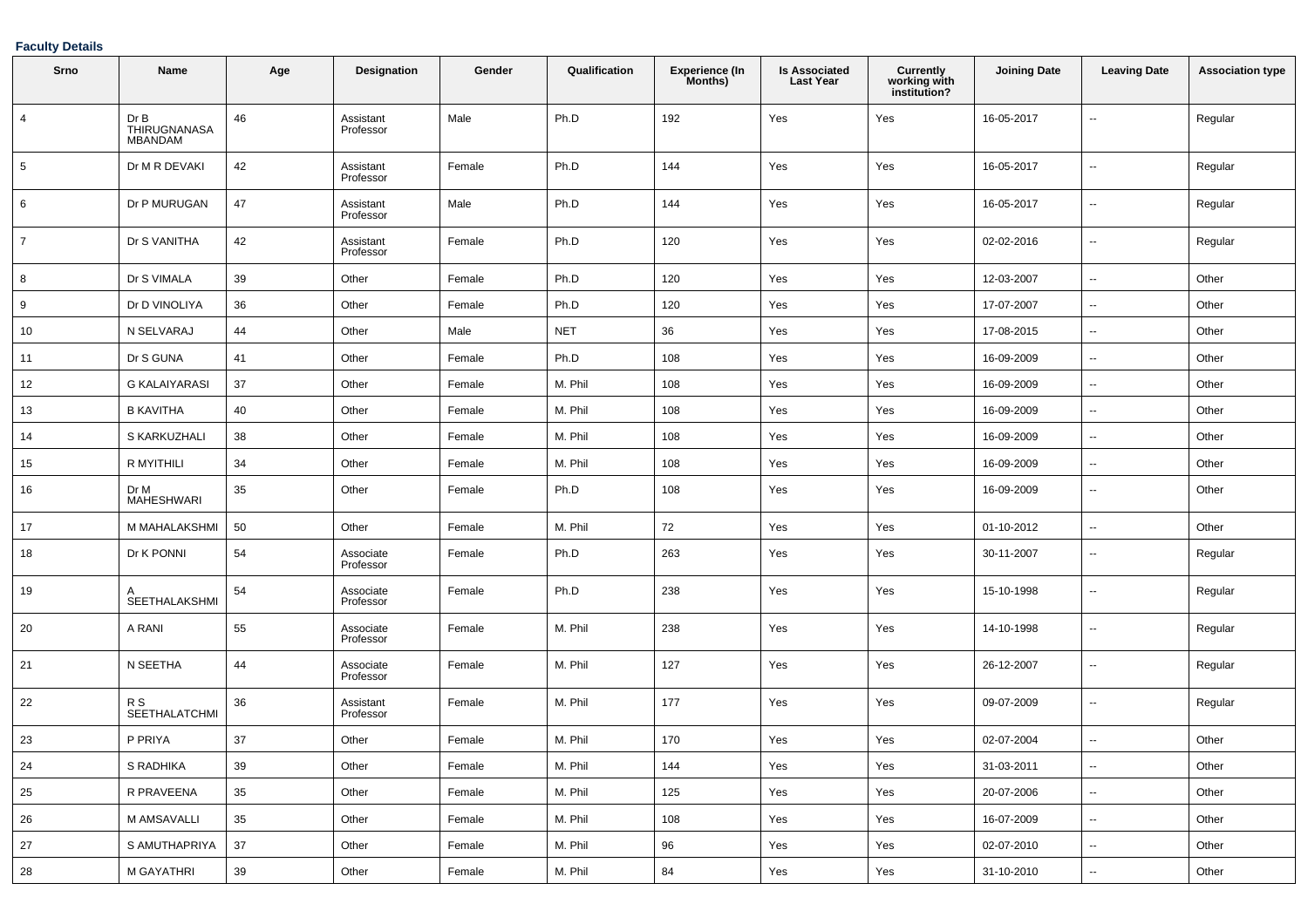| Srno | Name                          | Age | <b>Designation</b>     | Gender | Qualification | <b>Experience (In</b><br>Months) | <b>Is Associated</b><br><b>Last Year</b> | <b>Currently</b><br>working with<br>institution? | <b>Joining Date</b> | <b>Leaving Date</b>      | <b>Association type</b> |
|------|-------------------------------|-----|------------------------|--------|---------------|----------------------------------|------------------------------------------|--------------------------------------------------|---------------------|--------------------------|-------------------------|
| 29   | M<br><b>MABELCHRISTY</b>      | 32  | Other                  | Female | M. Phil       | 36                               | Yes                                      | Yes                                              | 17-08-2016          | $\sim$                   | Other                   |
| 30   | N KAVITHA                     | 43  | Other                  | Female | M. Phil       | 83                               | Yes                                      | Yes                                              | 04-09-2011          | $\overline{\phantom{a}}$ | Other                   |
| 31   | R<br>POORNIMADEVI             | 28  | Other                  | Female | M. Phil       | 18                               | Yes                                      | Yes                                              | 21-02-2018          | $\sim$                   | Other                   |
| 32   | E INDUMATHI                   | 31  | Other                  | Female | M. Phil       | 89                               | Yes                                      | Yes                                              | 21-02-2018          | $\sim$                   | Other                   |
| 33   | v s<br>VIJAYALAKSHMI          | 51  | Associate<br>Professor | Female | M. Phil       | 225                              | Yes                                      | Yes                                              | 22-10-1998          | $\sim$                   | Regular                 |
| 34   | M MEENAKSHI                   | 53  | Assistant<br>Professor | Female | <b>SLET</b>   | 108                              | Yes                                      | Yes                                              | 09-07-2009          | $\sim$                   | Regular                 |
| 35   | Dr C SHYAMALA                 | 56  | Assistant<br>Professor | Female | Ph.D          | 108                              | Yes                                      | Yes                                              | 09-07-2009          | $\sim$                   | Regular                 |
| 36   | Dr S ANURADHA                 | 53  | Assistant<br>Professor | Female | Ph.D          | 108                              | Yes                                      | Yes                                              | 09-07-2009          | $\sim$                   | Regular                 |
| 37   | E MANAMARAN                   | 55  | Assistant<br>Professor | Male   | M. Phil       | 115                              | Yes                                      | Yes                                              | 05-10-2017          | $\sim$                   | Regular                 |
| 38   | Dr P RAMAR                    | 51  | Assistant<br>Professor | Male   | Ph.D          | 184                              | Yes                                      | Yes                                              | 16-05-2017          | $\sim$                   | Regular                 |
| 39   | Dr P RAJA                     | 48  | Assistant<br>Professor | Male   | Ph.D          | 160                              | Yes                                      | Yes                                              | 06-07-2017          | $\sim$                   | Regular                 |
| 40   | Dr M GNANA<br><b>OSLIN</b>    | 41  | Assistant<br>Professor | Male   | Ph.D          | 125                              | Yes                                      | Yes                                              | 02-05-2017          | --                       | Regular                 |
| 41   | Dr K ALAMELU                  | 37  | Assistant<br>Professor | Female | Ph.D          | 115                              | Yes                                      | Yes                                              | 02-02-2016          | --                       | Regular                 |
| 42   | Dr K KARPAGAM                 | 42  | Assistant<br>Professor | Female | Ph.D          | 112                              | Yes                                      | Yes                                              | 02-02-2016          | $\sim$                   | Regular                 |
| 43   | <b>J S CHITRA</b>             | 43  | Other                  | Female | M. Phil       | 24                               | Yes                                      | Yes                                              | 07-07-2017          | $\sim$                   | Other                   |
| 44   | Dr T SEZHIYAN                 | 55  | Assistant<br>Professor | Male   | Ph.D          | 276                              | Yes                                      | Yes                                              | 15-05-2017          | $\sim$                   | Regular                 |
| 45   | Dr P NALRAJ                   | 43  | Assistant<br>Professor | Male   | Ph.D          | 192                              | Yes                                      | Yes                                              | 15-05-2017          | $\sim$                   | Regular                 |
| 46   | Dr V KUMAR                    | 48  | Assistant<br>Professor | Male   | Ph.D          | 188                              | Yes                                      | Yes                                              | 19-09-2017          | $\sim$                   | Regular                 |
| 47   | Dr D MURUGAN                  | 48  | Assistant<br>Professor | Male   | Ph.D          | 187                              | Yes                                      | Yes                                              | 27-04-2018          | $\overline{\phantom{a}}$ | Regular                 |
| 48   | Dr V<br>RAMAJAYAM             | 47  | Assistant<br>Professor | Male   | Ph.D          | 168                              | Yes                                      | Yes                                              | 15-05-2017          | $\sim$                   | Regular                 |
| 49   | Dr V<br>ANANDAPADMA<br>NATHAN | 56  | Assistant<br>Professor | Male   | Ph.D          | 156                              | Yes                                      | Yes                                              | 16-05-2017          | $\overline{\phantom{a}}$ | Regular                 |
| 50   | Dr V INDRA DEVI               | 50  | Assistant<br>Professor | Female | Ph.D          | 132                              | Yes                                      | Yes                                              | 02-02-2016          | $\sim$                   | Regular                 |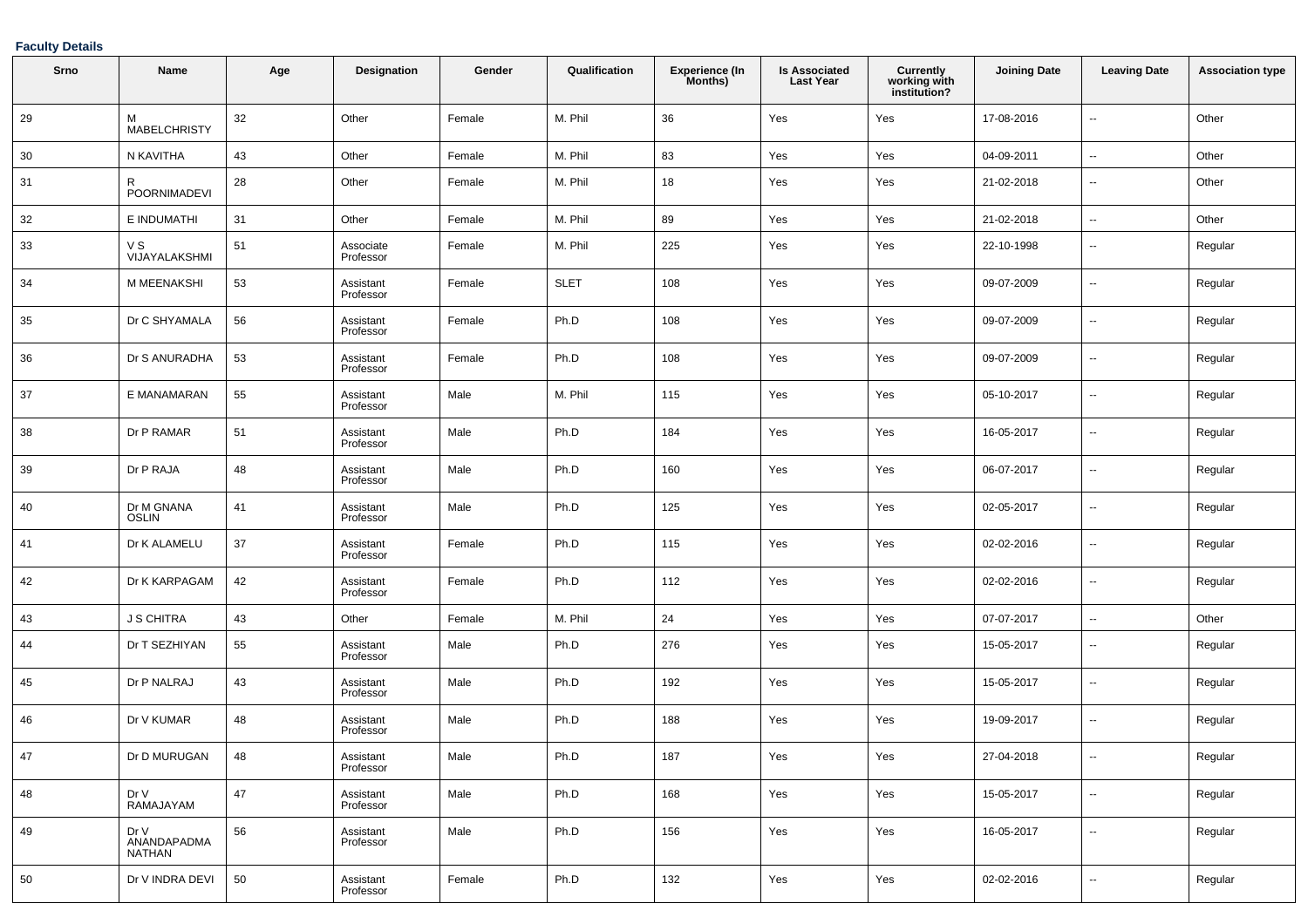| Srno | Name                          | Age | Designation            | Gender | Qualification | <b>Experience (In</b><br>Months) | <b>Is Associated</b><br><b>Last Year</b> | Currently<br>working with<br>institution? | <b>Joining Date</b> | <b>Leaving Date</b>      | <b>Association type</b> |
|------|-------------------------------|-----|------------------------|--------|---------------|----------------------------------|------------------------------------------|-------------------------------------------|---------------------|--------------------------|-------------------------|
| 51   | Dr R SHANTHI                  | 40  | Assistant<br>Professor | Female | Ph.D          | 132                              | Yes                                      | Yes                                       | 02-02-2016          | $\sim$                   | Regular                 |
| 52   | Dr R M<br>MEYYAMMAI           | 43  | Assistant<br>Professor | Female | Ph.D          | 156                              | Yes                                      | Yes                                       | 07-02-2016          | $\sim$                   | Regular                 |
| 53   | R VIJAYAVALLI                 | 38  | Other                  | Female | M. Phil       | 144                              | Yes                                      | Yes                                       | 16-09-2002          | $\sim$                   | Other                   |
| 54   | A JACULIN                     | 46  | Other                  | Female | M. Phil       | 90                               | Yes                                      | Yes                                       | 16-09-2002          | $\sim$                   | Other                   |
| 55   | R SANGEETHA                   | 39  | Other                  | Female | M. Phil       | 168                              | Yes                                      | Yes                                       | 02-07-2004          | $\sim$                   | Other                   |
| 56   | S BARANI                      | 49  | Other                  | Female | M. Phil       | 156                              | Yes                                      | Yes                                       | 07-08-1996          | --                       | Other                   |
| 57   | S CHITRA                      | 44  | Other                  | Female | M. Phil       | 144                              | Yes                                      | Yes                                       | 15-12-1999          | --                       | Other                   |
| 58   | S KAVITHA                     | 39  | Other                  | Female | M. Phil       | 120                              | Yes                                      | Yes                                       | 17-12-2008          | $\overline{\phantom{a}}$ | Other                   |
| 59   | Dr S UMA                      | 50  | Associate<br>Professor | Female | Ph.D          | 215                              | Yes                                      | Yes                                       | 28-08-2000          | $\sim$                   | Regular                 |
| 60   | Dr S<br><b>SUBBULAKSHMI</b>   | 54  | Assistant<br>Professor | Female | Ph.D          | 300                              | Yes                                      | Yes                                       | 16-08-2008          | $\sim$                   | Regular                 |
| 61   | E ELAVARASI                   | 41  | Assistant<br>Professor | Female | M. Phil       | 120                              | Yes                                      | Yes                                       | 01-09-2009          | $\overline{\phantom{a}}$ | Regular                 |
| 62   | Dr R LAKSHMI                  | 44  | Assistant<br>Professor | Female | M. Phil       | 145                              | Yes                                      | Yes                                       | 15-05-2017          | $\overline{\phantom{a}}$ | Regular                 |
| 63   | K KANIMOZHI                   | 35  | Other                  | Female | <b>SET</b>    | 145                              | Yes                                      | Yes                                       | 01-07-2011          | $\sim$                   | Other                   |
| 64   | <b>G BHARATHI</b>             | 33  | Other                  | Female | <b>SET</b>    | 92                               | Yes                                      | Yes                                       | 01-07-2014          | $\sim$                   | Other                   |
| 65   | N NEELAVATHI                  | 35  | Other                  | Female | M. Phil       | 48                               | Yes                                      | Yes                                       | 01-08-2014          | $\sim$                   | Other                   |
| 66   | K INDUMATHI                   | 25  | Other                  | Female | <b>SET</b>    | 40                               | Yes                                      | Yes                                       | 01-04-2015          | --                       | Other                   |
| 67   | P TAMILVANI                   | 37  | Other                  | Female | M. Phil       | 148                              | Yes                                      | Yes                                       | 27-11-2015          | $\sim$                   | Other                   |
| 68   | R ABIRAMI                     | 32  | Other                  | Female | <b>SET</b>    | 60                               | Yes                                      | Yes                                       | 11-07-2016          | $\overline{\phantom{a}}$ | Other                   |
| 69   | P ARUNADEVI                   | 35  | Other                  | Female | <b>SET</b>    | 43                               | Yes                                      | Yes                                       | 16-08-2017          | $\sim$                   | Other                   |
| 70   | K KAVITHA                     | 36  | Other                  | Female | <b>SET</b>    | 98                               | Yes                                      | Yes                                       | 16-08-2017          | --                       | Other                   |
| 71   | P DEIVANAYAGI                 | 35  | Other                  | Female | M. Phil       | 60                               | Yes                                      | Yes                                       | 06-07-2018          | --                       | Other                   |
| 72   | D SIVAYOGAM                   | 38  | Assistant<br>Professor | Female | M. Phil       | 120                              | Yes                                      | Yes                                       | 03-07-2009          | --                       | Regular                 |
| 73   | S CHANDRA                     | 40  | Assistant<br>Professor | Female | M. Phil       | 120                              | Yes                                      | Yes                                       | 08-07-2009          | $\sim$                   | Regular                 |
| 74   | Dr R IDA<br><b>MALARSELVI</b> | 53  | Assistant<br>Professor | Female | Ph.D          | 288                              | Yes                                      | Yes                                       | 12-06-2017          | $\sim$                   | Regular                 |
| 75   | Dr N<br>SHANMUGAM             | 48  | Assistant<br>Professor | Male   | Ph.D          | 288                              | Yes                                      | Yes                                       | 15-05-2017          | $\sim$                   | Regular                 |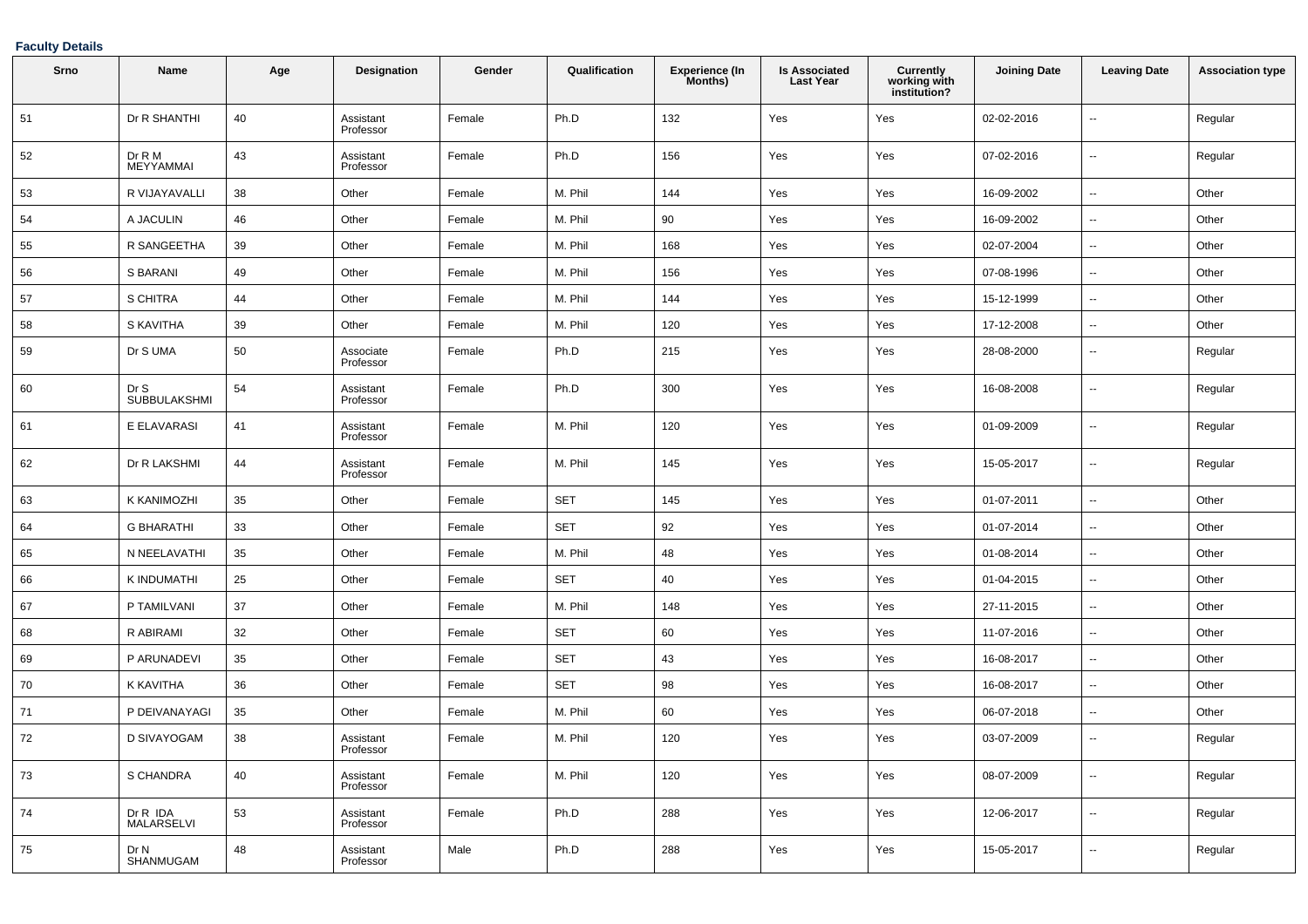| Srno | Name                        | Age | Designation            | Gender | Qualification | <b>Experience (In</b><br>Months) | <b>Is Associated</b><br><b>Last Year</b> | Currently<br>working with<br>institution? | <b>Joining Date</b> | <b>Leaving Date</b>      | <b>Association type</b> |
|------|-----------------------------|-----|------------------------|--------|---------------|----------------------------------|------------------------------------------|-------------------------------------------|---------------------|--------------------------|-------------------------|
| 76   | Dr K T<br>ARULMOZHI         | 40  | Assistant<br>Professor | Male   | Ph.D          | 141                              | Yes                                      | Yes                                       | 15-05-2017          | ٠.                       | Regular                 |
| 77   | Dr S<br>SARAVANAN           | 46  | Assistant<br>Professor | Male   | Ph.D          | 130                              | Yes                                      | Yes                                       | 11-08-2017          | $\overline{\phantom{a}}$ | Regular                 |
| 78   | S VINODHA                   | 37  | Other                  | Female | M. Phil       | 59                               | Yes                                      | Yes                                       | 18-06-2018          | ٠.                       | Other                   |
| 79   | R SARASWATHI<br><b>DEVI</b> | 31  | Other                  | Female | M. Phil       | 32                               | Yes                                      | Yes                                       | 18-06-2018          | ۰.                       | Other                   |
| 80   | A SATHYA                    | 29  | Other                  | Female | M. Phil       | 32                               | Yes                                      | Yes                                       | 18-06-2018          | $\overline{\phantom{a}}$ | Other                   |
| 81   | T SUBHA                     | 25  | Other                  | Female | M.Sc.         | 21                               | Yes                                      | Yes                                       | 18-06-2018          | $\overline{\phantom{a}}$ | Other                   |
| 82   | Dr S VANITHA                | 44  | Assistant<br>Professor | Female | Ph.D          | 228                              | Yes                                      | Yes                                       | 07-07-2009          | $\overline{\phantom{a}}$ | Regular                 |
| 83   | Dr C JEEVA<br>SELVASUNDARI  | 41  | Assistant<br>Professor | Female | Ph.D          | 192                              | Yes                                      | Yes                                       | 02-11-2015          | $\overline{\phantom{a}}$ | Regular                 |
| 84   | Dr A CHEZHIAN               | 48  | Assistant<br>Professor | Male   | Ph.D          | 168                              | Yes                                      | Yes                                       | 01-11-2017          | $\overline{\phantom{a}}$ | Regular                 |
| 85   | Dr S VAIRAMANI              | 55  | Assistant<br>Professor | Female | Ph.D          | 132                              | Yes                                      | Yes                                       | 23-09-2017          | $\overline{\phantom{a}}$ | Regular                 |
| 86   | S KAVITHA                   | 39  | Other                  | Female | M. Phil       | 111                              | Yes                                      | Yes                                       | 04-01-2007          | --                       | Other                   |
| 87   | R KAVITHA                   | 38  | Other                  | Female | M. Phil       | 103                              | Yes                                      | Yes                                       | 03-12-2012          | $\overline{\phantom{a}}$ | Other                   |
| 88   | <b>S SUMATHI</b>            | 37  | Other                  | Female | M. Phil       | 61                               | Yes                                      | Yes                                       | 03-12-2012          | $\ddotsc$                | Other                   |
| 89   | Dr K GOWRI                  | 32  | Other                  | Female | Ph.D          | 61                               | Yes                                      | Yes                                       | 03-12-2012          | ٠.                       | Other                   |
| 90   | м<br><b>BHUVANESWARI</b>    | 34  | Other                  | Female | <b>SET</b>    | 31                               | Yes                                      | Yes                                       | 13-02-2018          | --                       | Other                   |
| 91   | Dr SS<br>PADMAPRIYA         | 35  | Other                  | Female | Ph.D          | 88                               | Yes                                      | Yes                                       | 27-10-2008          | ۰.                       | Other                   |
| 92   | R SUBHA                     | 39  | Assistant<br>Professor | Female | M. Phil       | 121                              | Yes                                      | Yes                                       | 03-07-2009          | $\overline{\phantom{a}}$ | Regular                 |
| 93   | M CHITRALEKHA               | 35  | Assistant<br>Professor | Female | M. Phil       | 112                              | Yes                                      | Yes                                       | 14-08-2012          | --                       | Regular                 |
| 94   | Dr S CHITRA                 | 37  | Assistant<br>Professor | Female | Ph.D          | 36                               | Yes                                      | Yes                                       | 27-07-2015          | ۰.                       | Regular                 |
| 95   | Dr B<br>PREMALATHA          | 42  | Assistant<br>Professor | Female | Ph.D          | 148                              | Yes                                      | Yes                                       | 13-10-2017          | --                       | Regular                 |
| 96   | Dr P LATHA                  | 45  | Assistant<br>Professor | Female | Ph.D          | 127                              | Yes                                      | Yes                                       | 22-09-2017          | ⊷.                       | Regular                 |
| 97   | V VITHYA                    | 33  | Other                  | Female | M. Phil       | 62                               | Yes                                      | Yes                                       | 12-12-2011          | $\sim$                   | Other                   |
| 98   | S SANGEETHA                 | 40  | Other                  | Female | M. Phil       | 52                               | Yes                                      | Yes                                       | 03-12-2012          | ⊷.                       | Other                   |
| 99   | Dr S VEMBU                  | 33  | Other                  | Female | Ph.D          | 13                               | Yes                                      | Yes                                       | 01-08-2017          | ۰.                       | Other                   |